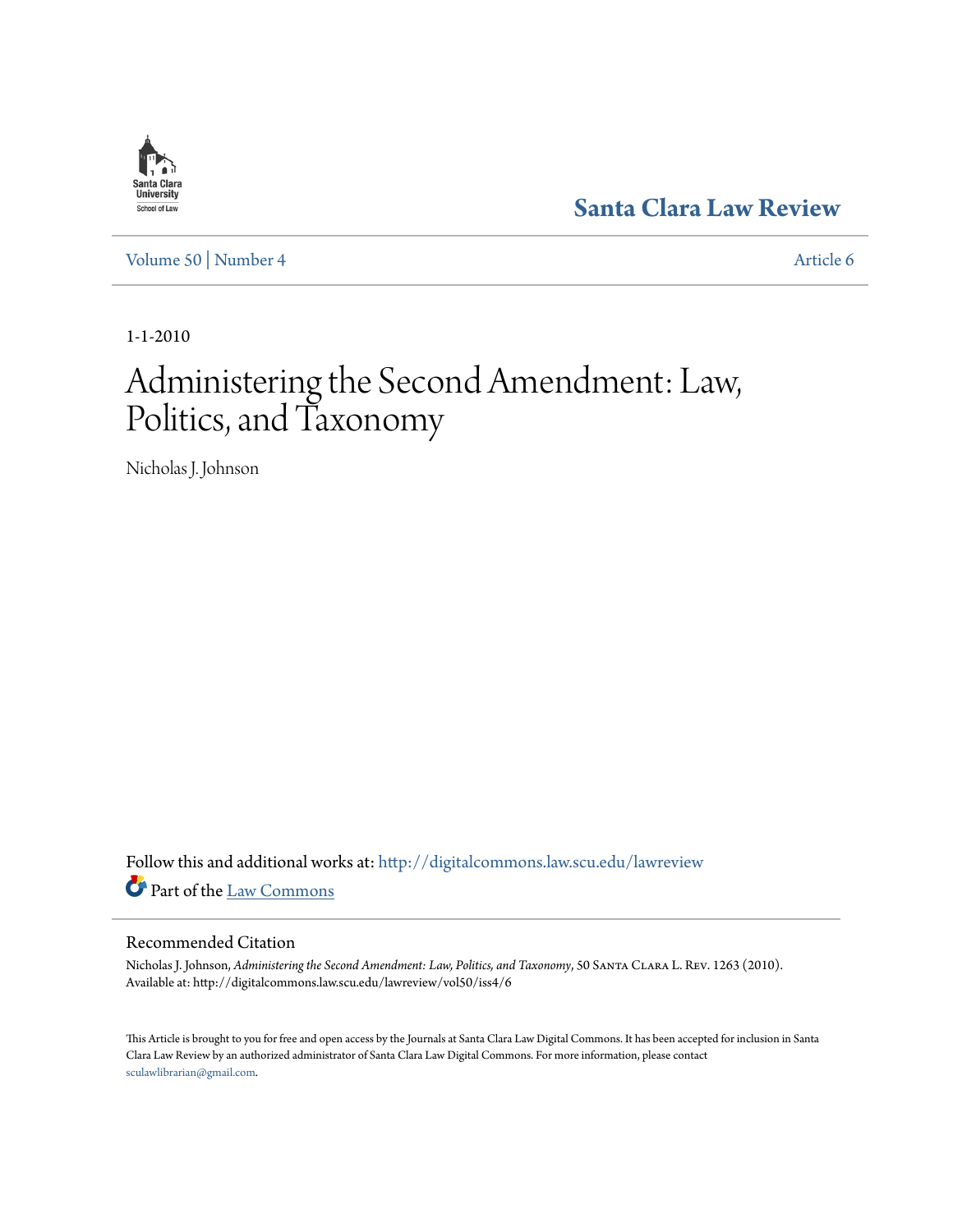## **ADMINISTERING THE SECOND AMENDMENT: LAW, POLITICS, AND TAXONOMY**

#### **Nicholas J. Johnson\***

#### **INTRODUCTION**

Predicting the trajectory of the right to keep and bear arms is difficult. The task will become even harder if, as **I** expect, the United States Supreme Court applies the Second Amendment to the states in *McDonald v. Chicago.'* This article anticipates the *post-McDonald* landscape by assessing the right to arms in the context of several state regulations and the arguments that might be employed as challenges to them unfold.

So far, the core test for determining the scope of the individual right to arms is the common use standard articulated in *District of Columbia v. Heller.2* Measured against that, standard firearm regulations fit into three categories. The first category contains laws that are easily administered under the common use standard.<sup>3</sup>

The second category-and the primary focus of this article-consists of laws that can be approached but not fully resolved under the common use standard.<sup>4</sup> These laws pose challenges of taxonomy5 that invite embellishment and manipulation of the common use standard.

Some regulations fit into a third category that is entirely

<sup>\*</sup>Professor of Law, Fordham University School of Law, J.D. Harvard Law School, 1984. Thanks to Gene Hoffman for his comments and Tameem Zainulbhai for his research and editing.

<sup>1.</sup> McDonald v. City of Chicago, 130 S. Ct. 1317 (2010).

<sup>2.</sup> Dist. of Columbia v. Heller, 128 S. Ct. 2783, 2817 (2008) (holding that firearms in common use for lawful self-defense are constitutionally protected).

**<sup>3.</sup>** See infra Part *I.*

<sup>4.</sup> *See infra* Part **II.**

**<sup>5.</sup> I** use the term "taxonomy" loosely to incorporate both substantive and political variables.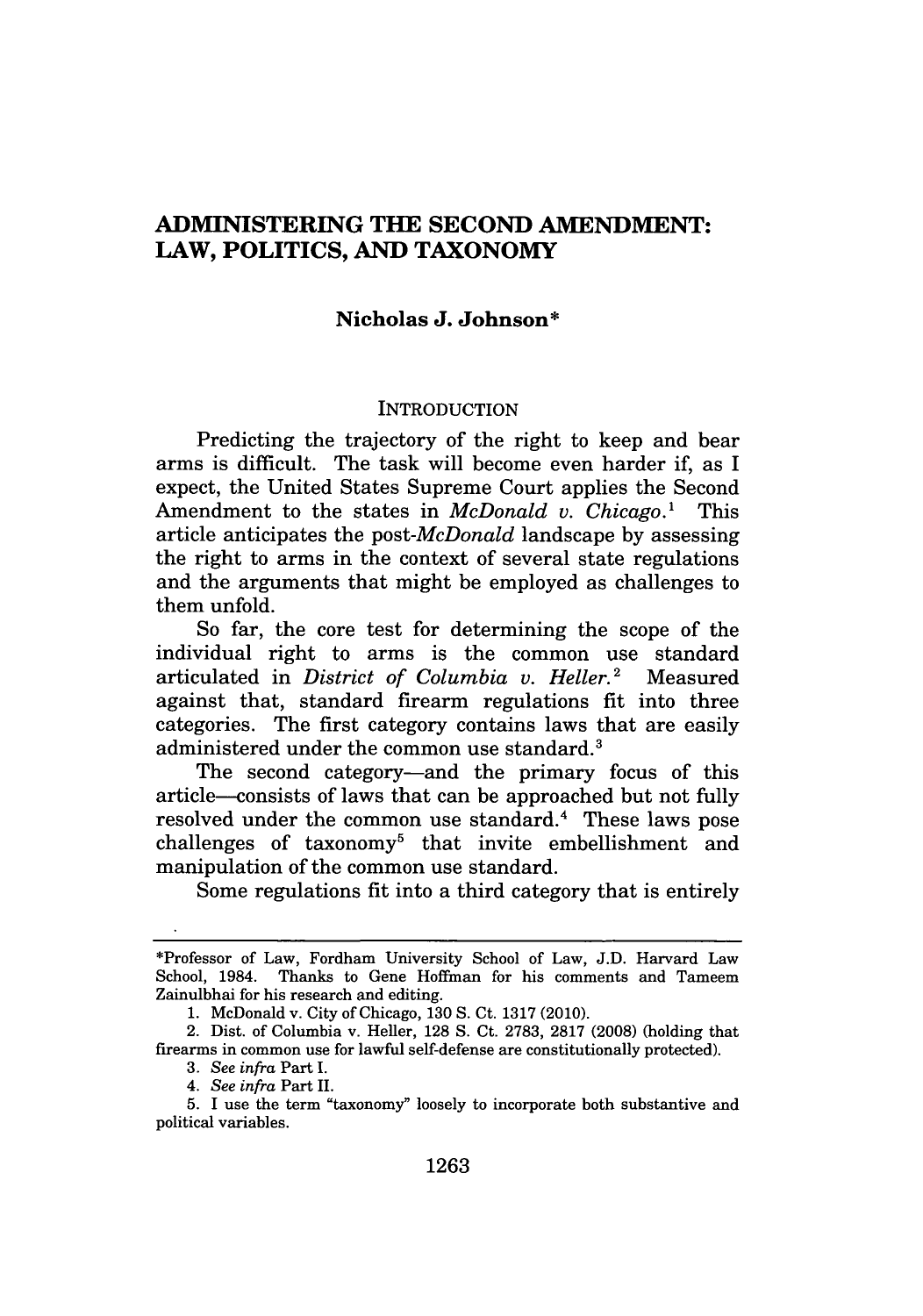outside the range of the common use standard but still burdens firearms ownership in a way that demands attention.6 Challenges to these regulations will require some species of interest balancing, levels of scrutiny analysis, or, as I will suggest, analogies to doctrines like regulatory takings. It is difficult to predict precisely how the decisions will develop here. My aim for this category is to describe the spectrum of regulations that fit within it and to highlight one of the most difficult problems in the category-regulation of guns outside the home.

#### I. THE EASY FITS

Heller's common use standard gives straightforward answers to a number of questions. It tells us explicitly that handguns commonly owned for self-defense are constitutionally protected.7 It suggests that other commonly owned firearms are protected, including commonly owned long guns.<sup>8</sup> So obviously blanket gun bans of the Washington D.C. variety are prohibited. Also, the validation of selfdefense firearms seems to moot the sporting use filter that seeped into the conversation about firearms legitimacy when the Gun Control Act of 1968 used it to screen out certain imported firearms. Armed self-defense, stigmatized under the sporting use standard, is at the core of the right to arms articulated in *Heller.*

One example of state legislation that should not survive under the common use standard is New Jersey's Smart Gun legislation.<sup>9</sup> This legislation will outlaw the retail sale of ordinary handguns once user restricted "smart guns" are commercially available.<sup>10</sup> Ordinary handguns are widely used, and explicitly protected under *Heller."*

Also vulnerable are regulations requiring loaded chamber

*<sup>6.</sup> See infra* Part III.

<sup>7.</sup> *Heller,* 128 **S.** Ct. at 2817.

*<sup>8.</sup> See id.* at 2818 ("It is no answer to say **...** that it is permissible to ban the possession of handguns so long as the possession of other firearms (i.e., long guns) is allowed.").

*<sup>9.</sup> See* **S.** 573, 210th Leg., Reg. Sess. (N.J. 2002); A. 700, 210th Leg., Reg. Sess., at 9-12 (N.J. 2002).

<sup>10.</sup> Jerry Gray, *New Jersey Senate Passes Bill Requiring 'Smart Gun' Devices,* N.Y. TIMES, July 2, 1999, at B5.

<sup>11.</sup> *Heller,* 128 **S.** Ct. at 2818.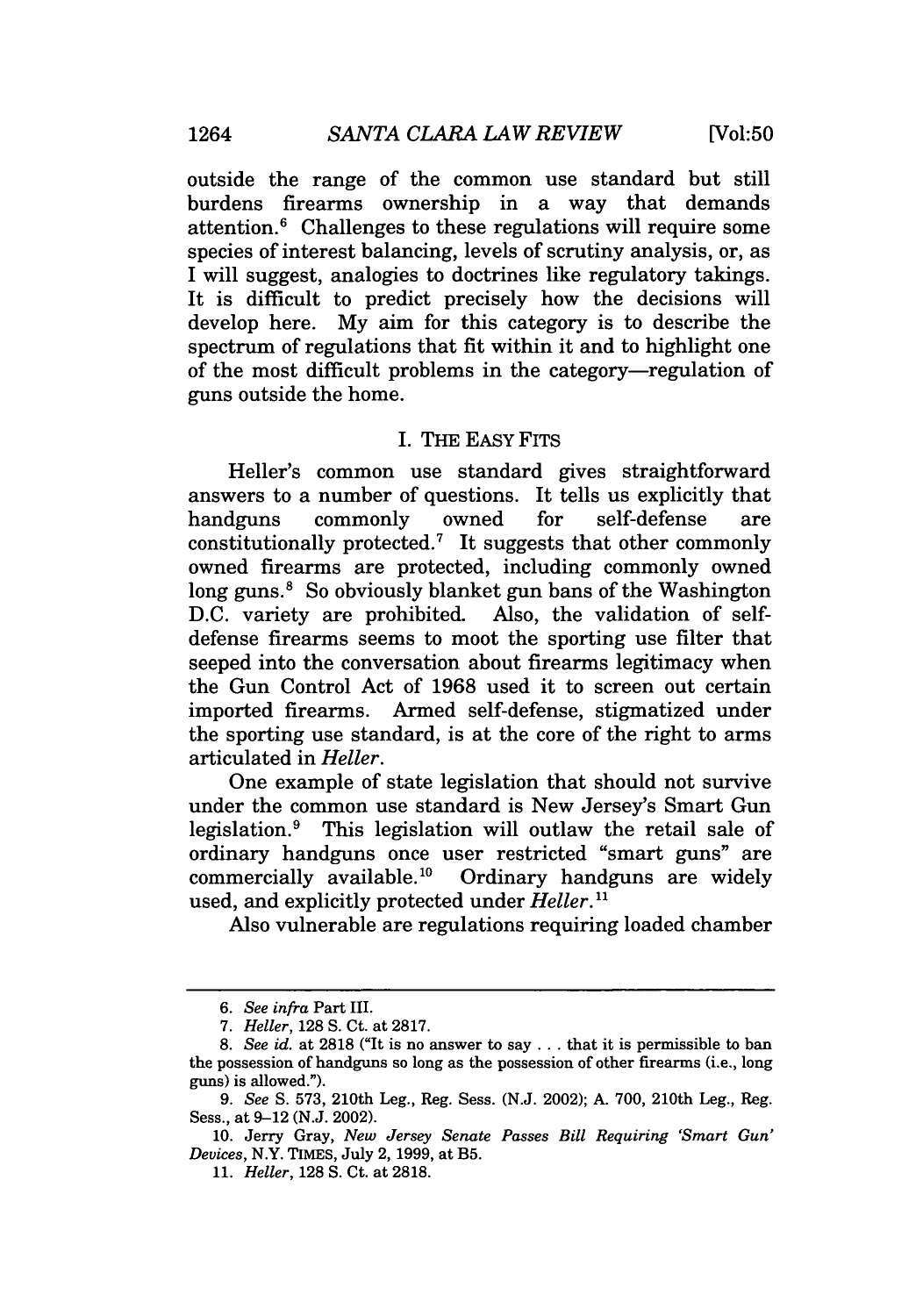#### *2010]ADMINISTERING THE SECOND AMENDMENT* 1265

indicators, integral trigger locks, or magazine safeties.<sup>12</sup> These measures flow from the effort to regulate guns under consumer product safety standards. Most guns do not have loaded chamber indicators or magazine disconnects. Guns without these features are undeniably common self-defense guns. Indeed, some have argued that these safety features substantially diminish the utility of the gun for self-defense. **13** Where this is true, the regulation would also defy *Heller's* conclusion that armed self-defense is at the core of the right to arms.14

In a slightly different analytical category, blanket ammunition bans seem pretty clearly prohibited as an implication of *Heller.* Even though *Heller* did not explicitly address ammunition, it would eviscerate the right to say that guns are protected but ammunition is not. However, certain types of ammunition bans seem easily sustained under the common use standard. Dramatic innovations like distancemeasuring exploding projectiles are a good example.<sup>15</sup> This sort of dramatic innovation seems easily captured by the common use standard. These examples show that the common use standard works well to resolve a range of questions with a high level of predictability.

### II. THE COMMON USE STANDARD AND THE INVITATION TO MANIPULATION

A variety of problems are not so easily resolved under the common use standard. These problems arise where the common use standard seems to fit the dispute but predictions about outcomes are complicated because the taxonomy is

<sup>12.</sup> *See* sources cited *supra* note 9.

<sup>13.</sup> Cynthia Leonardatos, Paul H. Blackman & David B. Kopel, *Smart Guns /Foolish Legislators: Finding the Right Public Safety Laws, and Avoiding the Wrong Ones,* 34 CONN. L. REV. 157, 170-72 (2001).

<sup>14.</sup> *Heller,* 128 S. Ct. at 2821 ("And whatever else it leaves to future evaluation, [the Second Amendment] elevates above all other interests the right of law-abiding, responsible citizens to use arms in defense of hearth and home.").

<sup>15.</sup> *XM25 Counter Defilade Target Engagement System: a Bullet They Can't Dodge,* POPULAR **SCI.,** Dec 2009, at 51, *available at* httpJ/www.popsci.com/bown/ 2009/product/xm25-counter-defilade-target-engagement-system. *See also* ATK: A Premier Aerospace and Defense Company, httpJ/www.atk.com (last visited Apr. 10, 2010). The website provides information about distance-measuring air-bursting projectiles. ATK, Air Bursting Munition, httpJ/www.atk.com/ capabilities defense/cs as ma abm.asp (last visited Apr. 10, 2010).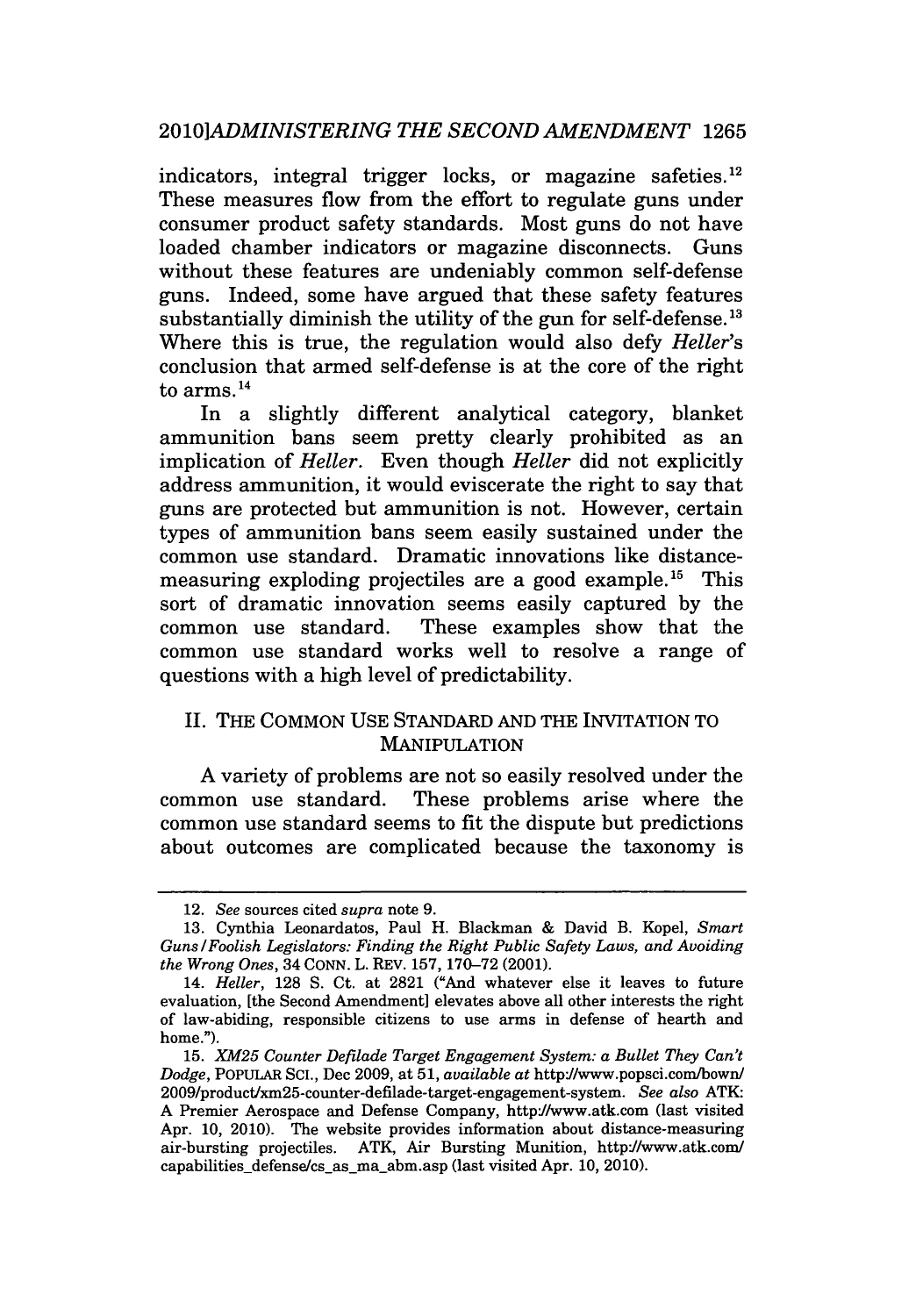distorted by politics, mythology and symbolism. I will illustrate this in context of laws banning assault weapons and hollow point ammunition.

I use the term "distorted taxonomy" to capture the idea that the enterprise of creating categories follows some basic rules and that gun regulation is afflicted by politics and mythology that tempt manipulation of those rules. At the most basic level, a subcategory will display the same properties as its super type, as well as some differences. In undistorted cases it is easy to have a principled discussion about what constitutes a substantive distinction and a legitimate subcategory. But in the gun debate, some distinctions are mainly political or symbolic. This distorts the delineation of legitimate substantive categories and complicates extrapolations from the common use standard.

State laws banning "assault weapons" illustrate the problem. Within the category "firearm" we can legitimately create the subcategory "rifle" and from there, the subcategory "semiautomatic rifle." These all reflect easily defensible substantive distinctions. The federal government and some states have attempted to define and outlaw a subcategory of semiautomatic rifles called "assault weapons."<sup>16</sup> The Federal Assault Weapons Ban (AWB) has expired, but several state bans remain in place and those raise interesting questions that transfer to other problems. <sup>17</sup>

I have argued elsewhere that semiautomatic rifles as a category are difficult to reduce further, that legislative distinctions between legitimate and illegitimate semiautomatic rifles are incoherent, and that compared to other multi-shot technologies, semiautomatics are unexceptional.18 Nonetheless, the assault weapons category

<sup>16.</sup> Public Safety and Recreational Firearms Use Protection Act (Assault Weapons Ban), Pub. L. No. 104-322, 108 Stat. 1996 (1994) (expired in 2004). *See, e.g.,* Frequently Asked Questions: Assault Weapons Registration, http://ag.ca.gov/firearms/regagunfaqs.php (last visited Apr. 10, 2010) (describing California Assault Weapons regulations); *see also* CAL. **PENAL CODE** § 12276 (West 2006).

<sup>17.</sup> *See infra* text accompanying notes 42-44 (discussing hollow point ammunition regulations).

<sup>18.</sup> Nicholas J. Johnson, *Supply Restrictions at the Margins of* Heller *and the Abortion Analogue:* Stenberg *Principles, Assault Weapons, and the Attitudinalist Critique,* 60 HASTINGS L.J. 1285 (2009) [hereinafter Johnson, *Supply Restrictions];* Nicholas J. Johnson, *Shots Across No Man's Land: A Response to Handgun Control, Inc.'s, Richard Aborn,* 22 FORDHAM URB. L.J. 441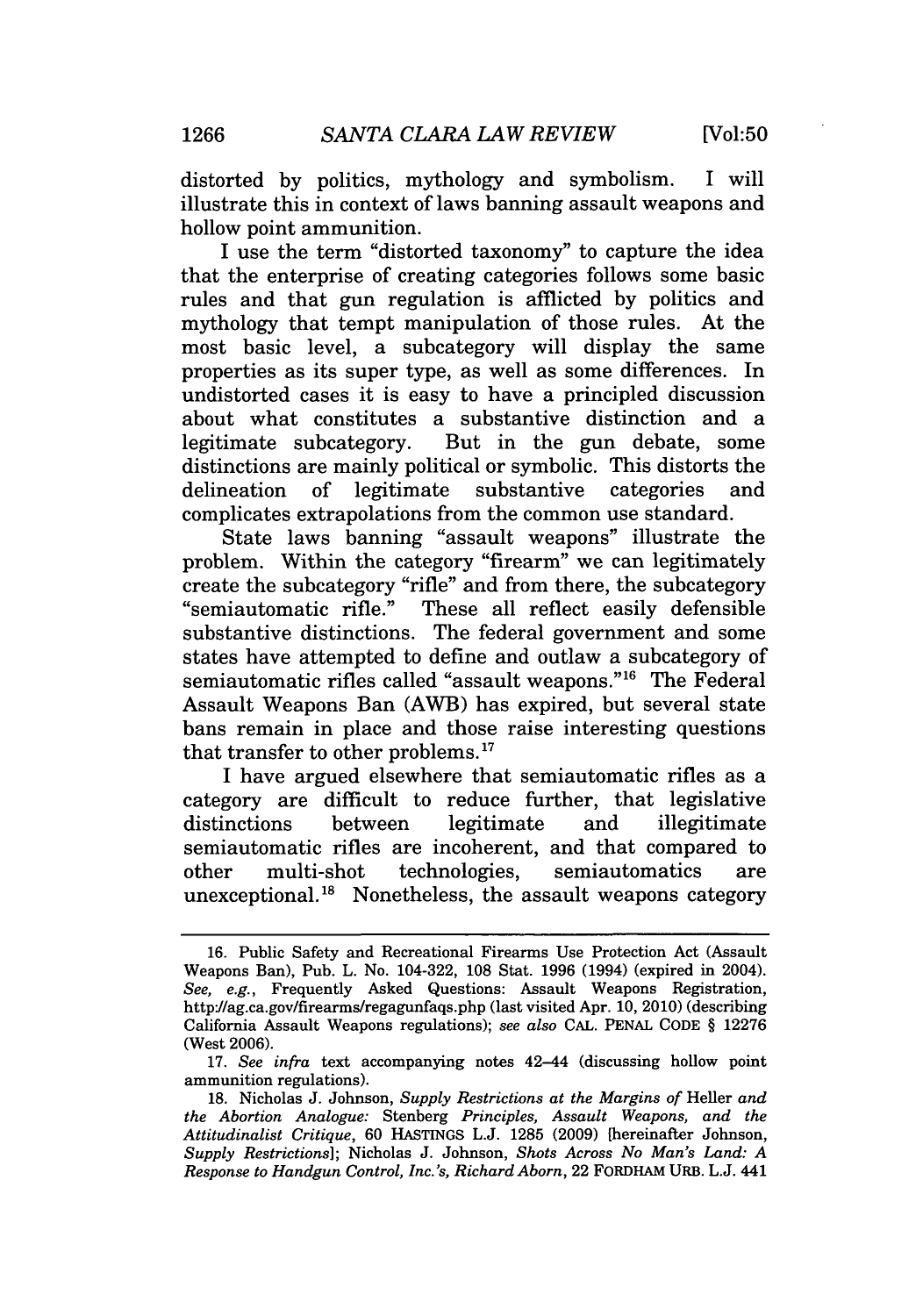has undeniable political and symbolic resonance. Indeed, the category is so wrapped in mythology<sup>19</sup> that states, municipalities, and perhaps even courts will feel especially pressured to uphold those distinctions.<sup>20</sup> It is fair then to predict that challenges to state assault weapons bans will not proceed under pristine exercises of logic or empirical analysis. Instead, these cases will likely invite aggressive, creative manipulation of the common use standard and basic principles of taxonomy toward the goal of upholding assault weapons restrictions.

There is precedent for this. Similar manipulation occurred on the heels of *United States v. Miller*,<sup>21</sup> where very quickly in *Cases v. United States* and *United States v. Tot,* lower courts embellished what the Supreme Court actually said with additional, more restrictive layers and rhetoric that was used **by** subsequent courts to support restrictive interpretations of *Miller.*<sup>22</sup> This resulted in the near-

**(1995).**

20. From the perspective of neutral legal analysis, such pressure should be irrelevant. However, the view among many political scientists who advance the Attitudinalist critique is that extrapolation from neutral principles does not predict judicial decisions as effectively as do estimates based on political influences. *See generally* Theodore W. Ruger et al., *The Supreme Court Forecasting Project: Legal and Political Science Approaches to Predicting Supreme Court Decisionmaking,* 104 COLUM. L. REV. 1150 (2004).

21. United States v. Miller, 307 U.S. 174 (1939).

22. *See* Cases v. United States, 131 F.2d 916, 922 (1st Cir. 1942) ("[Ilf the rule of the Miller case is general and complete, the result would follow that, under present day conditions, the federal government would be empowered only to regulate the possession or use of weapons such as a flintlock musket or a matchlock harquebus."); United States v. Tot, 131 F.2d 261, 266 (3d Cir. 1942) ("The Court said that in the absence of evidence tending to show that possession of such a gun at the time has some reasonable relationship to the preservation or efficiency of a well regulated militia, it could not be said that the Second Amendment guarantees the right to keep such an instrument."); *see also* Brannon P. Denning, *Gun Shy: The Second Amendment as an "Underenforced Constitutional Norm",* 21 HARV. J.L. & PUB. POLY 719, 733-34 (1998) [hereinafter Denning, *Gun Shy];* Brannon P. Denning, *Can the Simple Cite Be Trusted?: Lower Court Interpretations of* United States v. Miller *and the Second Amendment,* 26 CUMB. L. REV. 961, 962-63 (1996) [hereinafter Denning, *Simple Cite];* Nicholas J. Johnson, *Testing the States' Rights Second Amendment for Content: A Showdown Between Federal Environmental Closure of Firing Ranges*

<sup>19.</sup> For many years I have conducted a survey of the students in my gun control seminar. One of the questions asks the students to define assault weapons. These definitions reflect the various, wildly inaccurate impressions about the capabilities of this amorphous classification. I have argued elsewhere that these guns are unexceptional in every functional category. *See* Johnson, *Supply Restrictions, supra* note 18, at 1289-1302.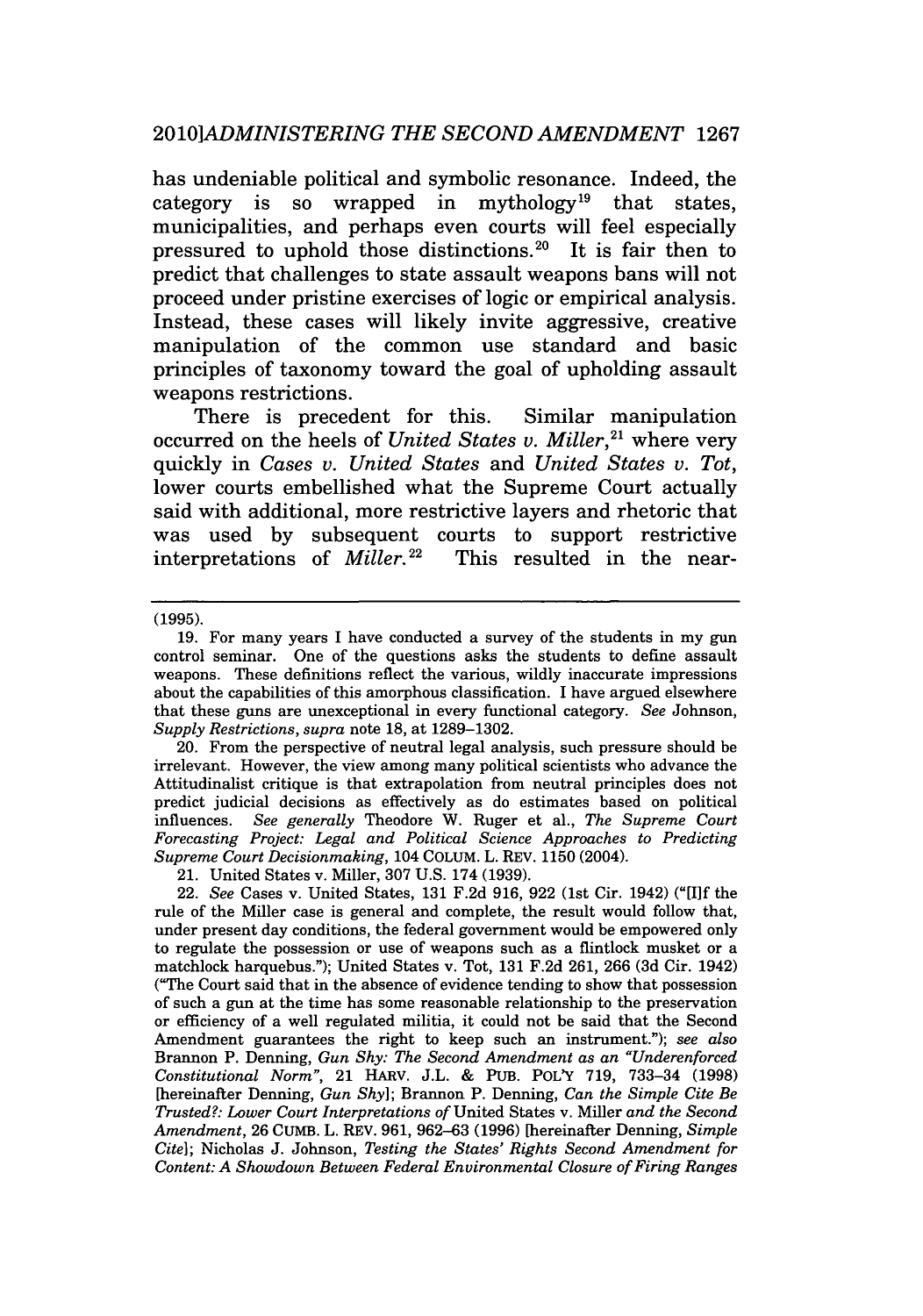unanimous view of lower federal courts that *Miller* had unambiguously rejected the individual rights view of the Second Amendment.<sup>23</sup>

Brannon Denning has detailed how many of the lower federal court cases that claimed *Miller* only protected a collective right were actually grounded on the embellishments added by *Cases* and *Tot.24* It is fair to worry that something similar will follow *Heller* and *McDonald-that* lower courts will be tempted to diminish those cases and the Supreme Court will respond or not depending on its political makeup at the time.

So how precisely might this unfold? One fairly obvious response to an assault weapons ban challenge is the local community standards argument where the state acknowledges that *Heller* protects guns in common use but contends that "these guns are not common *here in New Jersey.*" A long standing ban might allow the state to make a plausible empirical case on this point.25

To buttress the argument, the state might advance an analogy to the pornography filter under the First Amendment. In that context, the Court has employed a local community standards test for determining whether materials constitute pornography and thus fall outside the scope of First Amendment protection. **26**

If courts play fair, the decisive rebuttal to this argument is that it is no different from the District of Columbia's failed claim in *Heller.* There, legal handguns were uncommon in the District but common outside it.<sup>27</sup> The idea that the District could configure its own local version of the right to

*and Protective State Legislation,* 38 IND. L. REv. 689, 690-91 (2005) [hereinafter Johnson, *Testing].*

<sup>23.</sup> *See Cases,* 131 F.2d at 922; *Tot,* 131 F.2d at 266; *see also* Denning, *Gun Shy, supra* note 22, at 733-34; Denning, *Simple Cite, supra* note 22, at 962-63; Johnson, *Testing, supra* note 22, at 690-91.

<sup>24.</sup> *See Cases,* 131 F.2d at 922; *Tot,* 131 F.2d 266; *see also* Denning, *Gun Shy, supra* note 22, at 733-34; Denning, *Simple Cite, supra* note 22, at 962-63; Johnson, *Testing, supra* note 22, at 690-91.

<sup>25.</sup> The empirical demands may indeed limit this argument to states that have longstanding regulatory filters excluding particular weapons. *See* Nicholas J. Johnson, *The Second Amendment in the States and the Limits of the Common Use Standard,* 33 HARv. J.L. & PUB. POLY (forthcoming 2010).

<sup>26.</sup> Miller v. California, 413 U.S. 15, 36-37 (1973).

<sup>27.</sup> *See* Dist. of Columbia v. Heller, 128. S. Ct. 2783 (2008).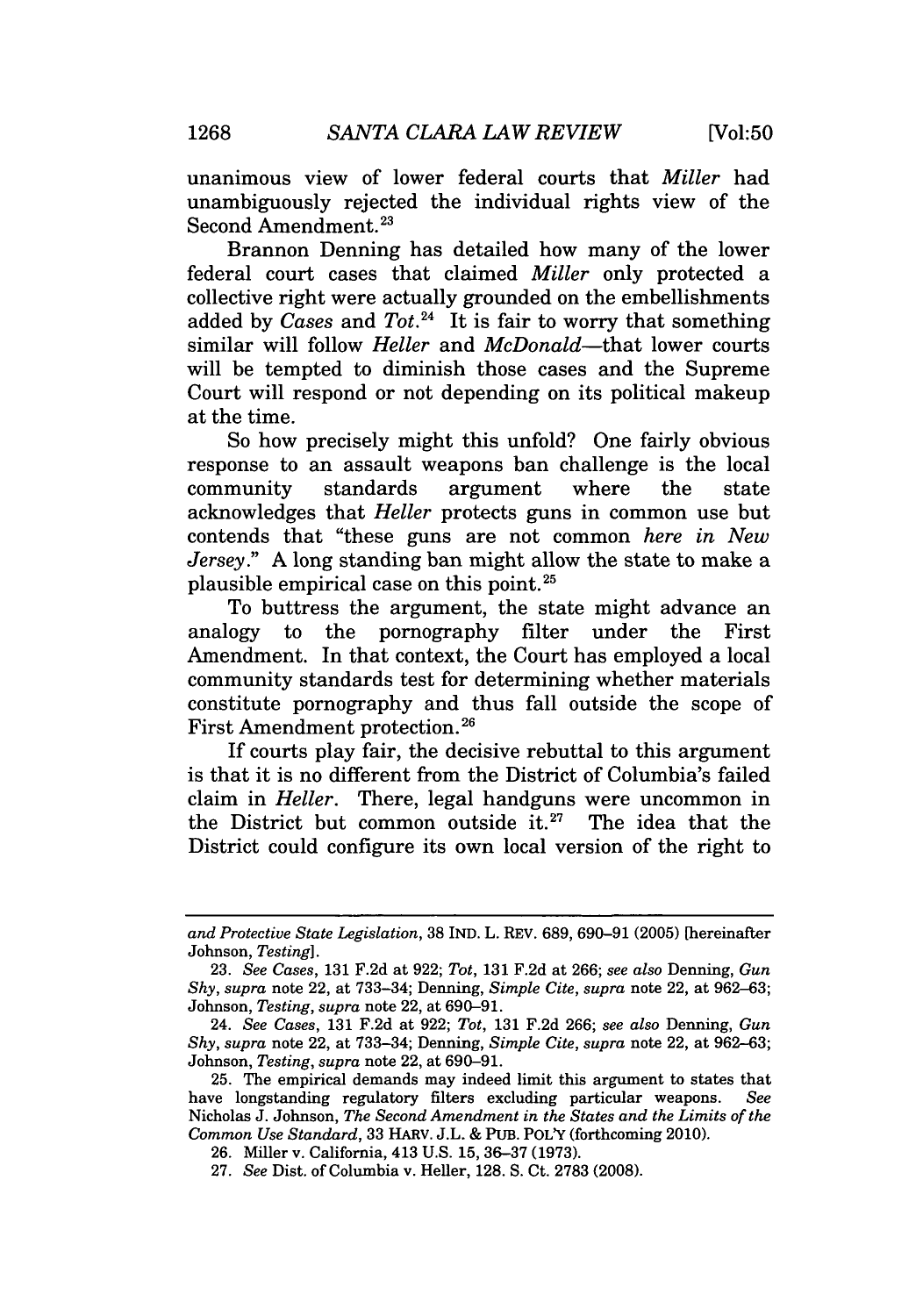keep and bear arms was decisively rejected.<sup>28</sup> The local community standards argument renders precisely the outcome urged in Justice Brever's dissent.<sup>29</sup> Brever would have given communities the discretion to decide that their situation was special and therefore to constrict the constitutional right to some fraction of what is enjoyed by the rest of the country.<sup>30</sup> Any court that exhibits even a modicum of respect for the *Heller* precedent should flatly reject the local community standards argument.<sup>31</sup>

push states and municipalities to play a new taxonomical game. If forced to respect the national inventory as a measure of guns in common use, states will find it very hard to sustain their current assault weapons bans. The reason is that it is very difficult under any circumstances to maintain bans on rifles that use the AR-15 platform. $32$  The AR-15 is the semi-automatic version of the U.S. Army infantry rifle and the quintessential "assault rifle."<sup>33</sup> The ubiquity of the AR-15 blocks any honest argument that semiautomatic rifles with pistol grips or other "AW features" are uncommon.

For most of the last decade, the AR-15 was the best

30. *Id.* at 2860-61.

31. The City of Chicago made a similar argument in McDonald that generated an informative exchange with the Court. Transcript of Oral Argument at 52-55, McDonald v. Chicago, 138 S. Ct. 1317 (2009) (No. 08-1521).

32. *See* Johnson, *Supply Restrictions, supra* note 18, at 1321.

<sup>28.</sup> *Id.* at 2821-22.

<sup>29.</sup> *Id.* at 2847-48 (Breyer, J., dissenting) ("The law is tailored to the urban crime problem in that it is local in scope and thus affects only a geographic area both limited in size and entirely urban; the law concerns handguns, which are specially linked to urban gun deaths and injuries, and which are overwhelmingly the favorite weapon of armed criminals; and at the same time, the law imposes a burden upon gun owners that seems proportionately no greater than restrictions in existence at the time the Second Amendment was adopted."); *id.* at 2855 ("The District did not seek to prohibit possession of other sorts of weapons deemed more suitable for an 'urban area.'"); *id.* at 2860-61 ("In fact, deference to legislative judgment seems particularly appropriate here, where the judgment has been made by a local legislature, with particular knowledge of local problems and insight into appropriate local solutions. Different localities may seek to solve similar problems in different ways, and a 'city must be allowed a reasonable opportunity to experiment with solutions to admittedly serious problems.'" (citations omitted)).

<sup>33.</sup> *Id.* at 1303. These rifles have all of the features--pistol grips, bayonet lugs, collapsing stocks, and detachable box magazines-used to define the category of "assault weapons." For an image see, San Francisco Murder Prevention: Buy Back the AR-15s and Uzis, http://blogs.sfweekly.com/thesnitch/ 2007/07/san.francisco murder-preventio.php (July 31 2007, 18:01 PST).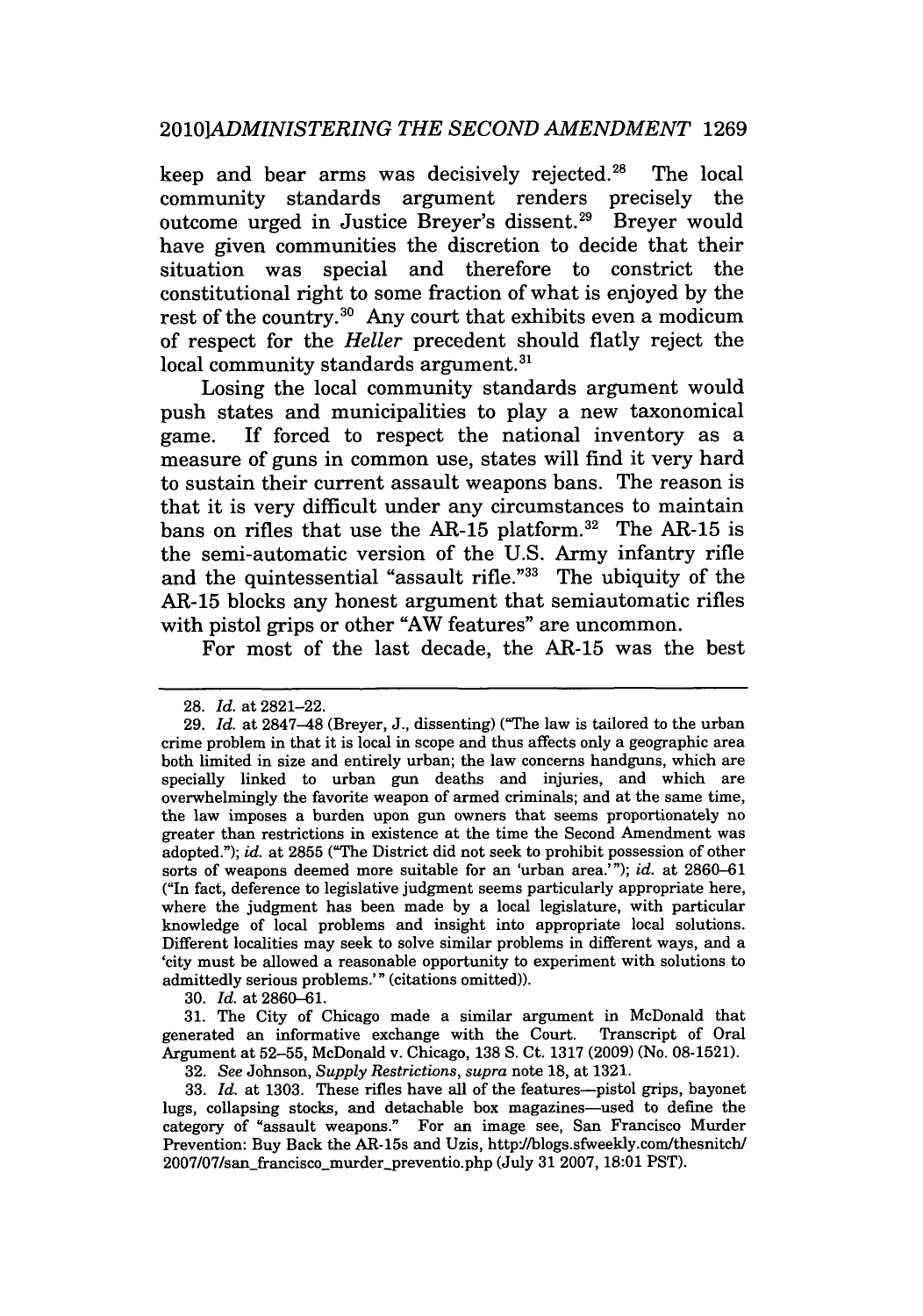selling rifle type in the country. $34$  Scores of companies, many of which did not exist ten years ago, 35 now make guns in this configuration. Nearly all of the major manufacturers now make AR platform guns.<sup>36</sup> The platform is widely employed in hunting rifles, and it is the favored platform for Civilian Marksmanship Program (CMP) competitions.<sup>37</sup> Within gun culture the AR-15 is known as "America's rifle."38 It is a tremendously versatile gun whose component construction allows it to be customized for a wide range of sporting and self-defense uses.<sup>39</sup>

Lumping AR-15 style guns together with other guns on the typical ban list produces a very large category of "common firearms" protected under *Heller.* Consequently, states or municipalities that want to preserve their assault weapons bans will have to draw the category more finely so as to carve off the AR-15. By whittling down the category, states may be able to salvage their assault weapons legislation. But rather

*Id.*

35. See AR15.com, Industry, http://www.ar15.com/forums/board.html?b=2 (last visited Apr. 26, 2010).

36. Johnson, *Supply Restrictions, supra* note 18, at 1296.

37. *See* Civilian Marksmanship Program, http://www.odcmp.com (last visited Apr. 26, 2010). Civilian Marksmanship Program was previously a part of the Department of the Army. It was reconstituted in 1996 under Title 36 U. S. Code, §40701-40733 which created the Corporation for the Promotion of Rifle Practice and Firearms Safety, Inc. (CPRPFS, the formal legal name of the CMP) for the purposes of instructing citizens in marksmanship; promoting practice and firearms safety through competitions, support of gun clubs and sales of firearms (including semiautomatic battle rifles) to private citizens. For decades it was directly funded and supported by the United States Government. *See also* Johnson, *Testing, supra* note 22, at 717-18.

38. Johnson, *Supply Restrictions, supra* note 18, at 1296 n.84.

**39.** The ubiquity of the AR-15 is one of the unintended consequences of the Federal Assault Weapons Ban. The Ban stimulated demand for these guns generally and the AR-15 especially. *See* Johnson, *Supply Restrictions, supra* note 18, at 1305-09; Nicholas J. Johnson, *A Second Amendment Moment: The Constitutional Politics of Gun Control,* **71** BROOK. L. REV. 715, 781-784 (2005) [hereinafter Johnson, *Second Amendment Moment].*

<sup>34.</sup> *Id.* at 1296. *See also* The Congressional Sportsmen's Foundation, NSSF Campaign to Educate America on AR-15 Rifles, http://www.sportsmenslink.org/ media room/in the news/NSSF-Campaign-to-Educate-America-On-AR-15-Rifles (last visited Apr. 26, 2010).

<sup>&</sup>quot;The best-selling rifles in America today are those based on the AR-15 platform-they are today's modem sporting rifles-yet they remain America's most misunderstood firearm because of confusion caused by their cosmetic features," said Steve Sanetti, president of the National Shooting Sports Foundation, trade association for the firearms industry.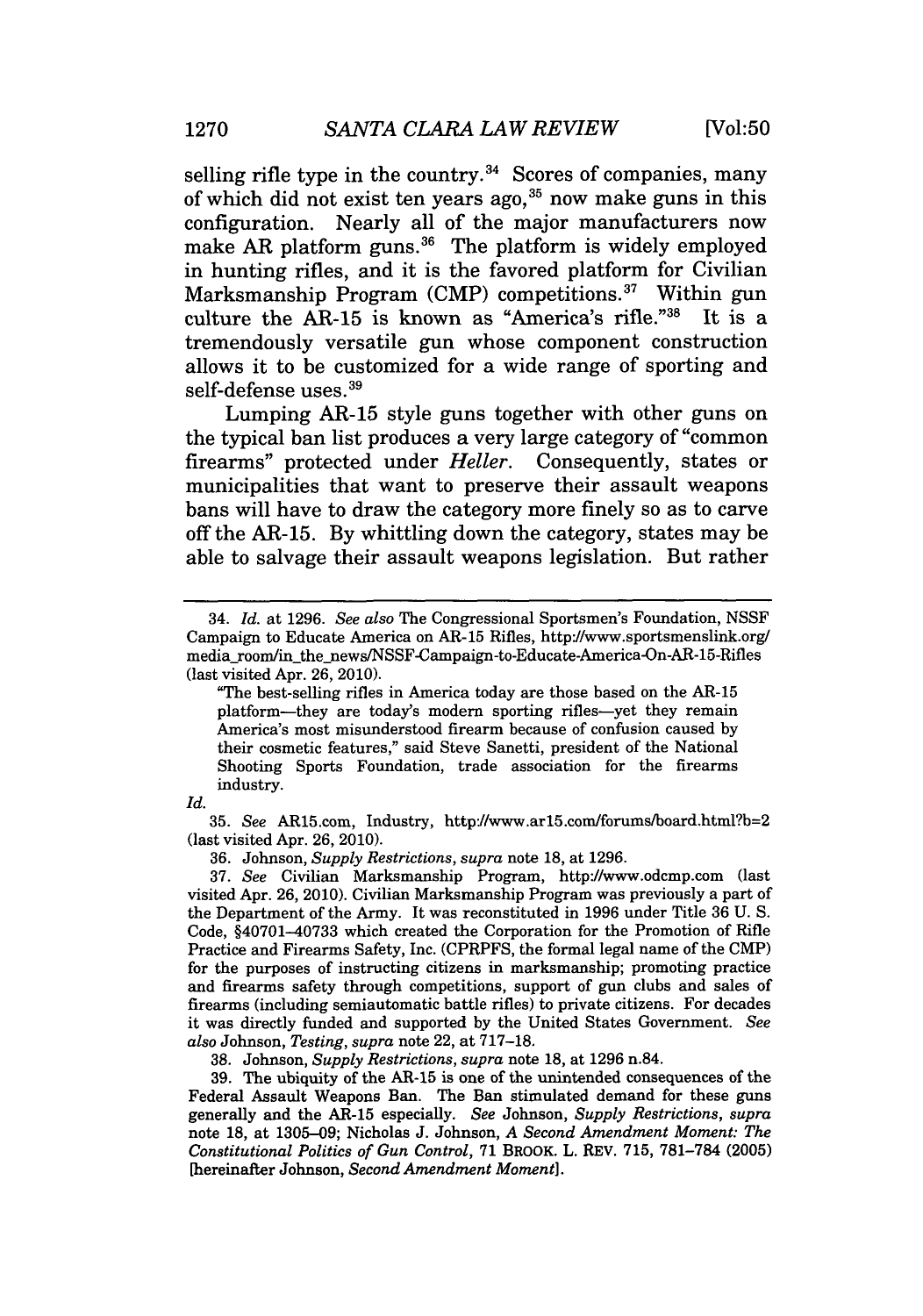than attempting to ban all guns with pistol grips and other "assault weapons" features, they will be forced to draw more detailed categories capturing fewer, more obscure semiautomatic guns. This will maintain the political and symbolic benefits that have always been the primary value of such  $\text{laws}$ .  $40$ 

Certain types of ammunition restrictions invite a similar exercise. New Jersey, for example, bans hollow point handgun ammunition.<sup>41</sup> Hollow point bullets are designed to expand in the target and are undeniably common. Still, mythology and political symbolism surround the issue, such that there will be tremendous resistance to overturning the New Jersey ban. It is fair to expect the same two-stage response to a constitutional challenge. First, the state will make unsustainable arguments that hollow points are not common "here"; second, it will attempt to show distinctions within the category that permit continuation of the ban in some reduced form.

The second stage response—i.e., carving out obscure new subcategories in order to sustain the ban-is more difficult here. Unlike the assault weapons category, hollow point ammunition is less susceptible to further distinctions based on appearance. So the technique that might save an AWBi.e., carving off some large sub-category while maintaining the ban against the obscure remainder-is harder to sustain in the ammunition context. It is just harder to support distinctions between common hollow point ammunition and exotics, ammunition at the edges of the category.

Also, for any particular caliber (which roughly means bullet diameter measured in hundredths of an inch) the argument that any expanding bullet is exotic is thwarted by comparison to larger calibers.42 A hollow point projectile in any given caliber will expand to approximate the size and destructive capacity of a non-hollow point in a higher caliber. Assume that the maximum expansion of a .25 caliber hollow point is less than .40 caliber. Assume also that the state allows non-hollow point ammunition exceeding .40 caliber. Here, the banned hollow point ammunition will be less

<sup>40.</sup> Johnson, *Supply Restrictions, supra* note 18, at 1290-91.

<sup>41.</sup> N.J. STAT. ANN. § 2C:39-3(f) (West 2010).

<sup>42.</sup> Expansion of the projectile is achieved through hollow point design.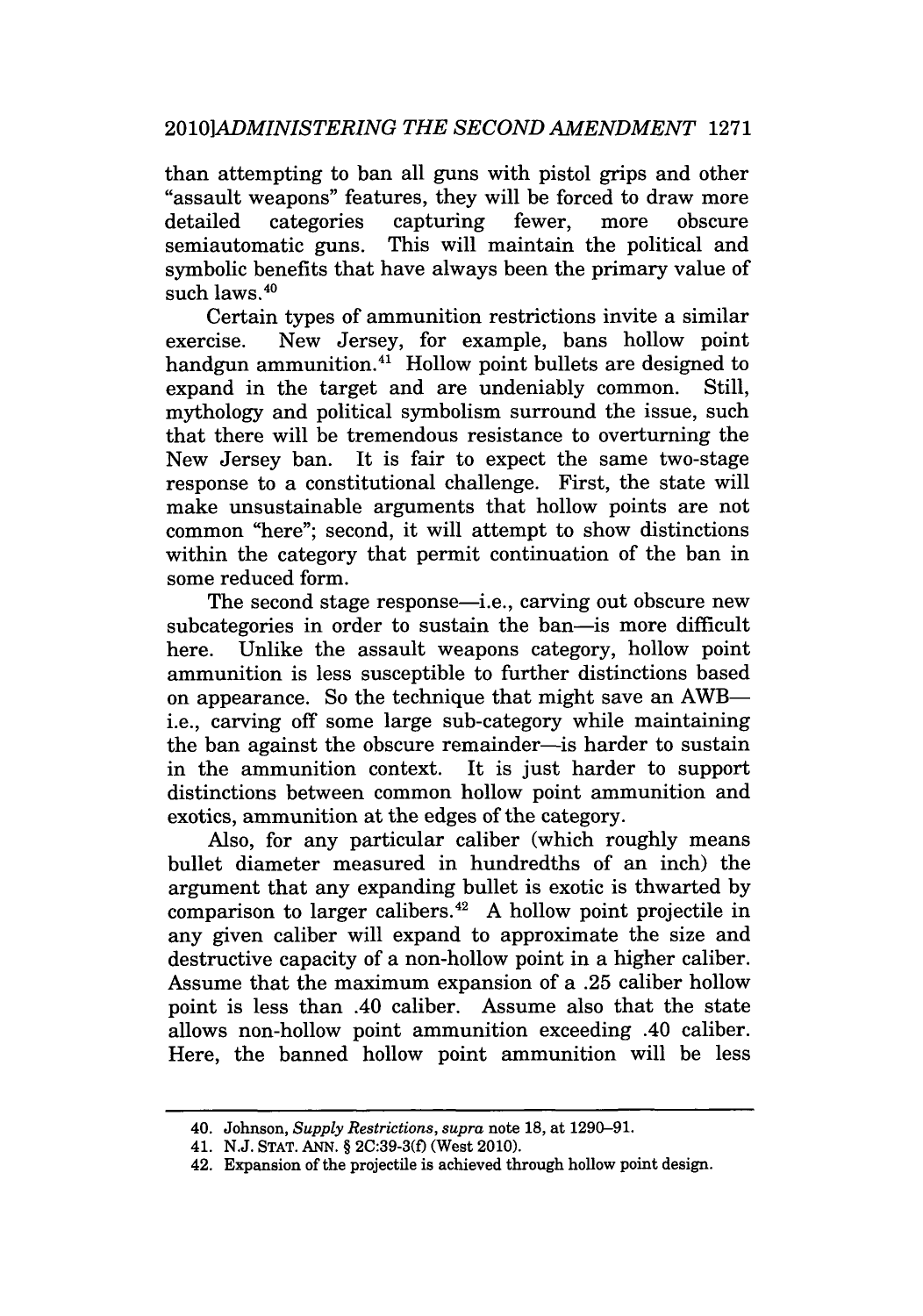destructive than the permitted non-hollow point. On this evidence, the ban should not survive even rational basis scrutiny.<sup>43</sup>

It may well turn out that only bans on true technological innovations, like the distance-measuring exploding projectiles, can be sustained. But that sort of innovation recall is already easily captured by the common use test.<sup>44</sup> This suggests that ammunition restrictions are less susceptible than assault weapons bans to taxonomical manipulation.

Still, the broader point is that *Heller* invites this kind of manipulation. The open question is how far courts will credit the fine distinctions that are necessary to maintain restrictions on particular categories of technology. How small a difference in appearance, mechanics, or ballistics will sustain a separate regulated category? Spinning the analysis hard enough eventually makes every gun or brand of ammunition a category onto itself resulting in fewer categories large enough to satisfy the common use standard. Some will object that these distinctions are irrational and elevate form over function. I acknowledge that objection. <sup>45</sup> But my operating assumption has been that the taxonomy here is prone to this type of distortion.

How much work will the Supreme Court do to build on the common use standard so as to thwart this kind of manipulation? That depends on how the Court evolves politically. If the Court neglects the standard, it is easy to anticipate ongoing manipulation of regulated categories, weakening of the common use standard, and consequent weakening of the right to keep and bear arms.

<sup>43.</sup> For example, if the maximum allowable diameter is .45 caliber (45/100 of an inch), hollow point ammunition designed to expand beyond that diameter might rationally be banned. But even then, banning .25 caliber hollow points would be questionable because .25 caliber hollow points will not expand to .45 caliber and do not approach .45 ball (i.e., non hollow point) ammunition in destructiveness. Also, setting a maximum diameter still does not address the primary question: is the ammunition type generally "common"?

<sup>44.</sup> Still, that may be enough to permit the state to reap continued political benefit by fashioning a criminologically irrelevant-but constitutionally defensible-regulation that scores political points.

<sup>45.</sup> Johnson, *Supply Restrictions, supra* note 18, at 1321.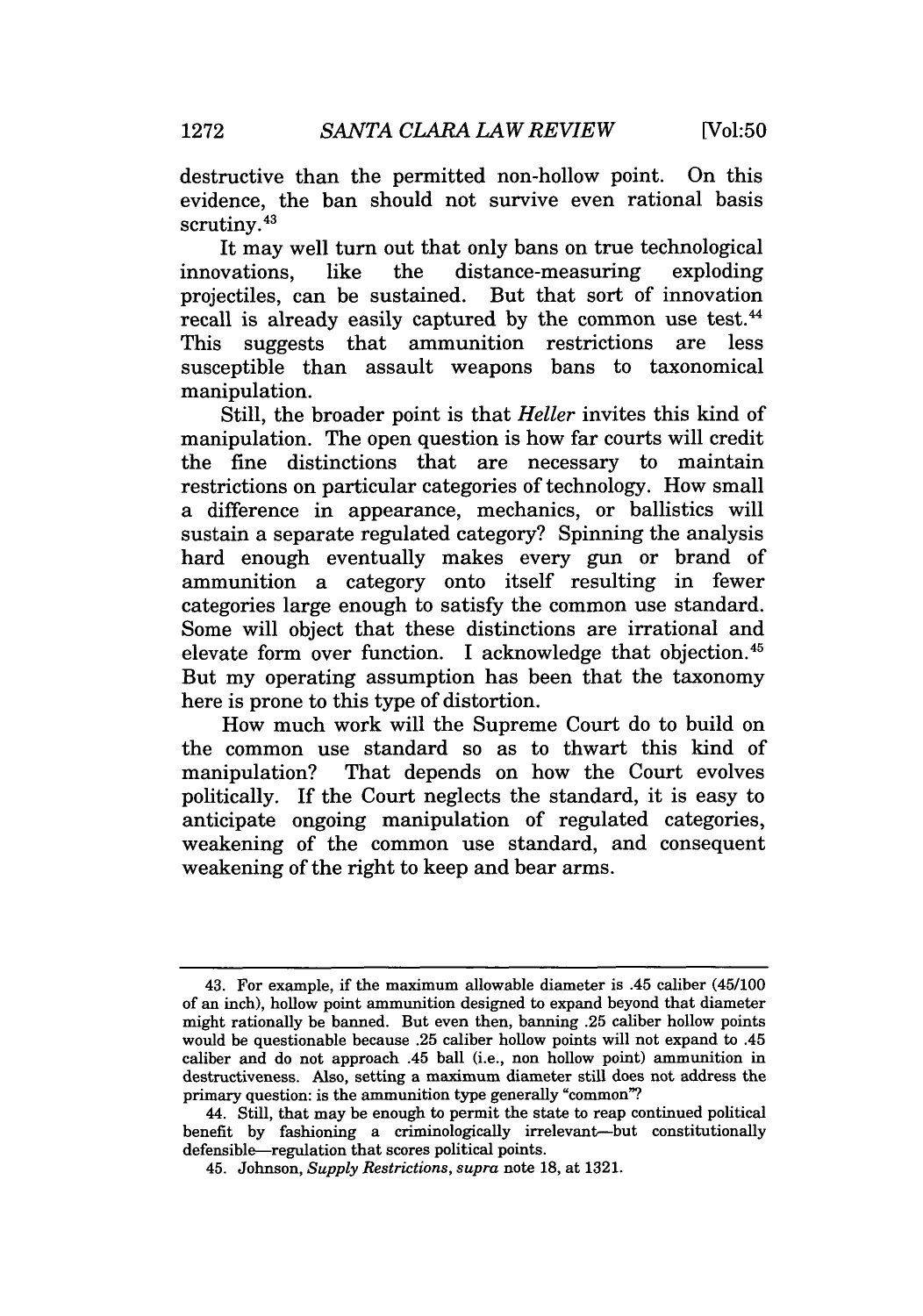#### III. BEYOND COMMON USE: REGULATORY BURDEN, TAKINGS, AND REASONABLENESS

**A** third category of regulations exist entirely outside the reach of the common use standard. These regulations do not ban guns. They simply add friction to keeping and bearing firearms. The common use standard, even with embellishments, does not capture these regulations.

Anticipating challenges to these regulations prompts thinking about the places where the Court has employed levels of scrutiny or interest balancing to resolve conflicts between the government and the right bearer.<sup>46</sup> However, reservations expressed **by** Chief Justice Roberts at oral argument in *Heller* suggest that the Court might resist layering its Second Amendment analysis with such extraconstitutional constructs.47 If so, decision making in this third category might proceed **by** analogy to the Court's regulatory takings jurisprudence.<sup>48</sup> This is an apt and predictable methodology because the test is whether the regulation essentially consumes the right.<sup>49</sup> The suggestion

*Id.*

48. *See id.*

<sup>46.</sup> Andrew R. Gould, *The Hidden Second Amendment Framework Within* District of Columbia v. Heller, 62 VAND. L. REV. 1535, 1548-50 (2009). Justice Breyer's dissent in Heller criticizes the majority for failing to adopt such a standard. Breyer contends that the proper level of scrutiny under the Second Amendment is the interest-balancing approach that he advocates. Dist. of Columbia v. Heller, 128 **S.** Ct. 2783, 2852 (2008) (Breyer, J., dissenting).

<sup>47.</sup> Transcript of Oral Argument at 44, *Heller,* 128 **S.** Ct. 2783 (2008) (No. 7- 290).

Well, these various phrases under the different standards that are proposed, 'compelling interest,' 'significant interest,' 'narrowly tailored,' none of them appear in the Constitution; and I wonder why in this case we have to articulate an all-encompassing standard. Isn't it enough to determine the scope of the existing right that the amendment refers to, look at the various regulations that were available at the time, including you can't take the gun to the marketplace and all that, and determine how these... how this restriction and the scope of this right looks in relation to those? I'm not sure why we have to articulate some very intricate standard. I mean, these standards that apply in the First Amendment just kind of developed over the years as sort of baggage that the First Amendment picked up. But I don't know why when we are starting afresh, we would try to articulate a whole standard that would apply in every case?

<sup>49.</sup> *See* Lucas v. S.C. Coastal Council, 505 U.S. 1003, 1019 (1992) ("[Wlhen the owner of real property has been called upon to sacrifice *all* economically beneficial uses in the name of the common good,... he has suffered a taking.");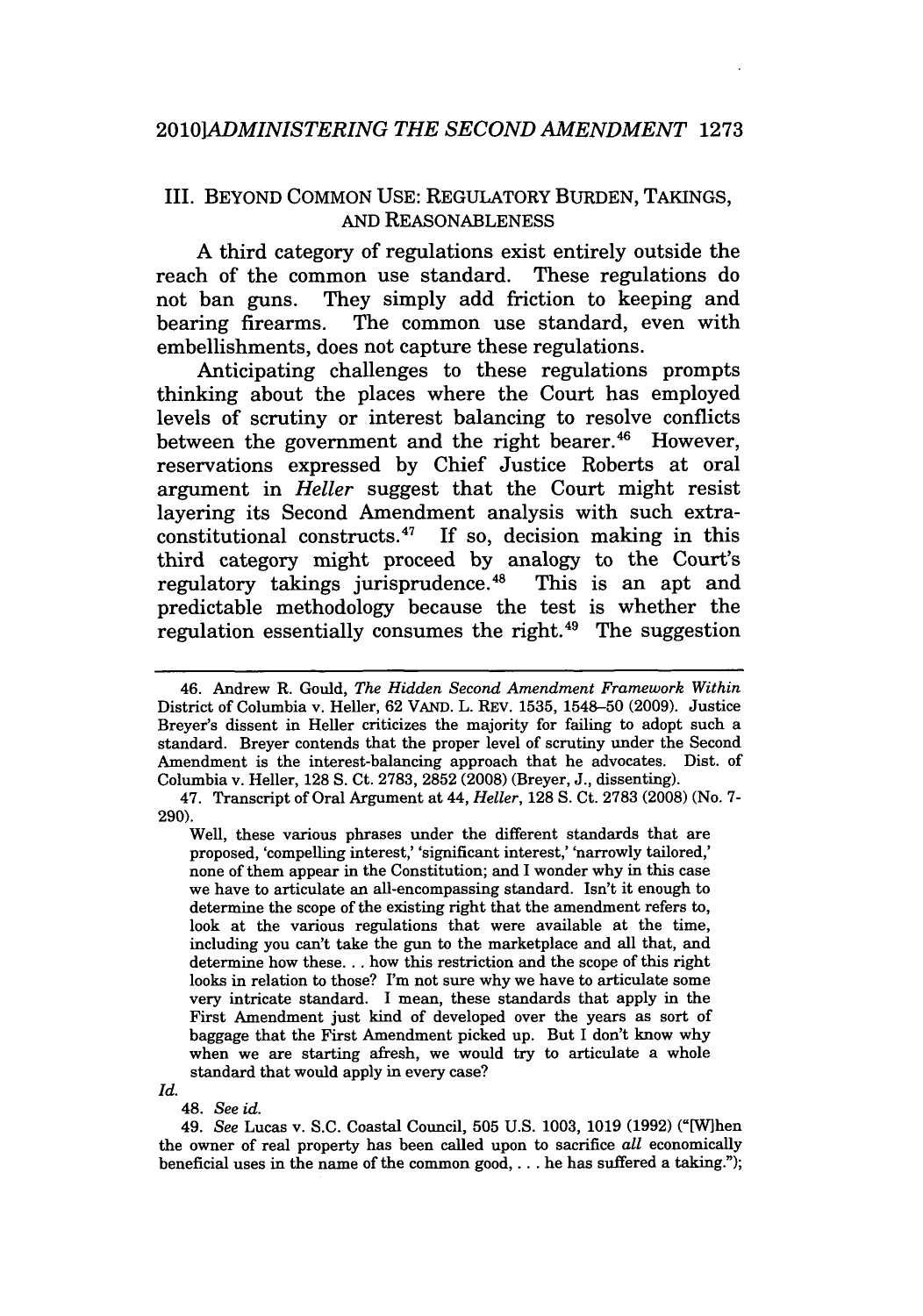in *Heller* that many of the gun regulations now in place do not violate the Second Amendment<sup>50</sup> signals that the Court will tolerate significant regulatory friction in the process of acquiring guns, so long as the core right is ultimately respected. The regulatory taking threshold seems like a fair model for predicting how these challenges will turn out.

Imagine a law that says you can buy a new gun, but only after you jump through what turns out to be an infinite series of hoops and that, practically speaking, means you can never own a gun. Such regulation consumes the right to own a gun, so it is easy to imagine a court striking it down. On the other hand, a variety of regulatory measures that introduce minor taxes, processing fees, or short delays in acquiring firearms seem well within constitutional norms under this analogy.<sup>51</sup> Several of the administrative rules that the *Heller* Court suggested were presumptively a valid fit here.<sup>52</sup> Still within this category, some existing regulations are suspect and some pose very difficult problems. $53$  The most interesting and toughest of these are regulations governing possession of firearms outside the home.

The language of the Second Amendment guarantees a right to *keep and bear* arms. The question is whether states can entirely ban citizens from bearing arms outside the home for self-defense. Have states violated the Second Amendment if they fail to establish some sort of system for permitting trustworthy people to carry defensive firearms in public? There are at least two versions of the question.

The first is easier to answer. Over the last twenty years, the vast majority of states have enacted non-discretionary<br>concealed carry laws.<sup>54</sup> The open issue is how an The open issue is how an incorporated Second Amendment will affect questions of reciprocity or issuance of carry permits to out-of-state applicants. It is fair to predict that this will be resolved in a

Pa. Coal Co. v. Mahon, 260 U.S. 393, 415 (1922) **("[11f** regulation goes too far it will be recognized as a taking.").

<sup>50.</sup> *Heller,* 128 **S.** Ct. at 2844-45 & n.38 (2008) (Stevens, J., dissenting).

<sup>51.</sup> *See id.* (Stevens, J., dissenting).

<sup>52.</sup> *See id.* (Stevens, J., dissenting).

<sup>53. &</sup>quot;Safe" or "smart" gun mandates, and one-gun-a-month laws pose tough questions for a court intent on balancing competing interests. *See* Nicholas J. Johnson, *Imagining Gun Control in America: Understanding the Remainder Problem,* 43 WAKE FOREST L. REV. 837, 880-885 (2008).

<sup>54.</sup> Johnson, *Second Amendment Moment, supra* note 39, at 865.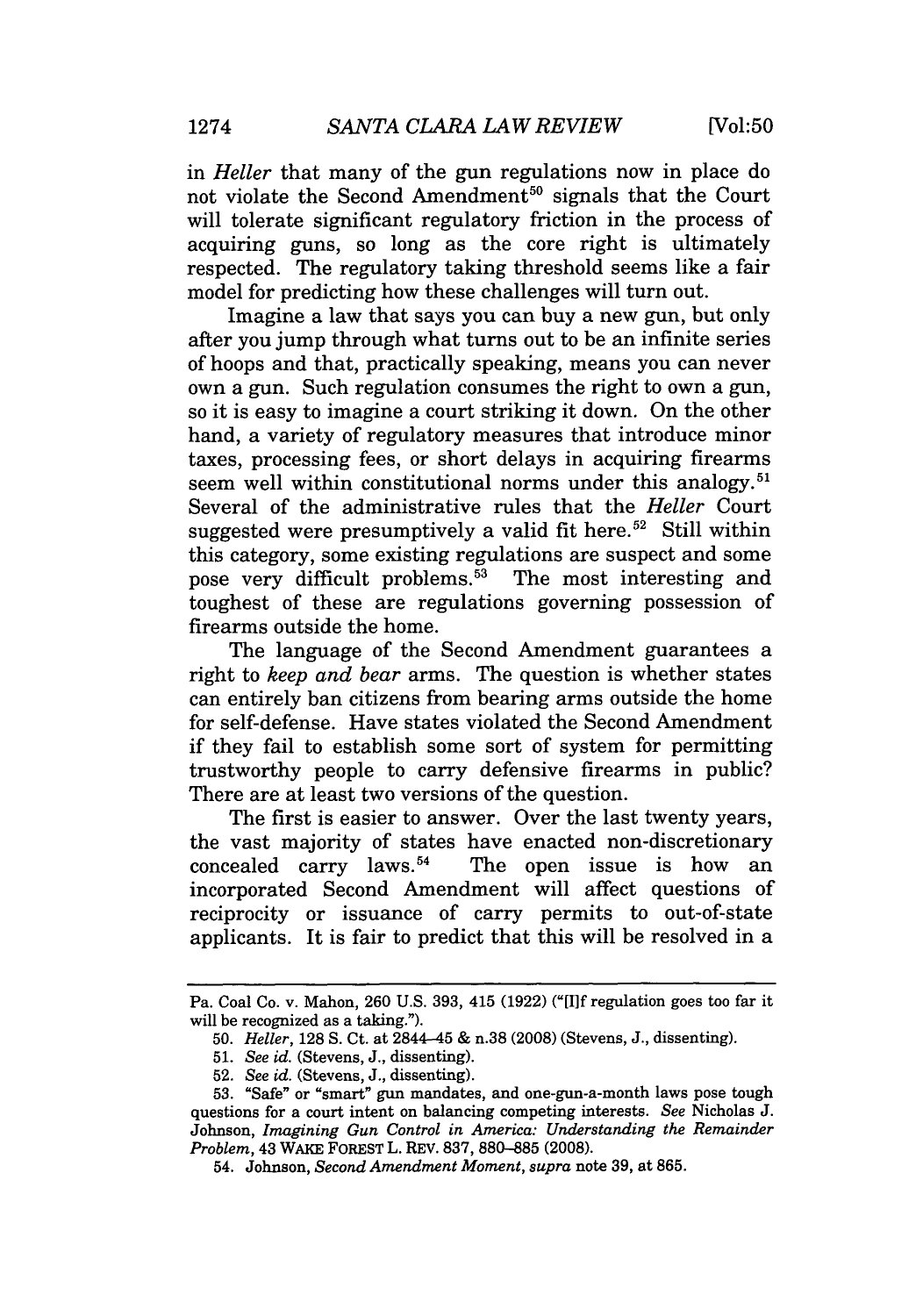way that treats residents and nonresidents equally in terms of access to carry permits. The arguments for and against such treatment would be grounded on the Fourteenth Amendment equal protection clause, or even the commerce clause (tracking claims about discrimination against out of state actors). <sup>55</sup>

The second and harder question arises in the relatively few places where citizens cannot obtain carry permits under any circumstances. Even though it is easy to say that states that refuse to design a scheme for licensed carry have violated the right to bear arms, it is a fair bet that courts in those jurisdictions will try very hard to limit *Heller's* holding to its facts-i.e., protection of the right to keep a firearm for self-defense in the home. As far as the Supreme Court's ultimate treatment of the question, consider that one of the glib critiques of *Heller* (and Supreme Court decisions generally) is that the Court seeks to reflect, and will not stray far from, the American consensus. Under that critique, *Heller* then just reflects the majority view in America about the right to arms-a large number of people have guns and most people believe you have a right to have a gun in the home for self-defense.

If this is the measure, it complicates the question of a right to arms outside the home. While it is true that nondiscretionary concealed carry is the norm in the vast majority of states, there is a lack of uniformity in the details. 56 There is also tremendous variation between states on questions like open carry, hunting use, transportation to and from shooting ranges, vehicle carry, and mitigation of penalties for legitimate self-defense with an illegally carried gun. These examples illustrate substantial variations in customs and perceptions about bearing arms outside the home.

Treatment of the "right to bear arms" question is likely to run one of two ways. If faced with the question under the current circumstances, the Court will likely duck it and pass it to state legislatures. That will not be a satisfactory

<sup>55.</sup> *See* C & A Carbone, Inc. v. Town of Clarkstown, 511 U.S. 383, 390 (1994) ("We have interpreted the Commerce Clause to invalidate local laws that impose commercial barriers or discriminate against an article of commerce by reason of its origin or destination out of State.").

<sup>56.</sup> Johnson, *Second Amendment Moment, supra* note 39, at 725-44.